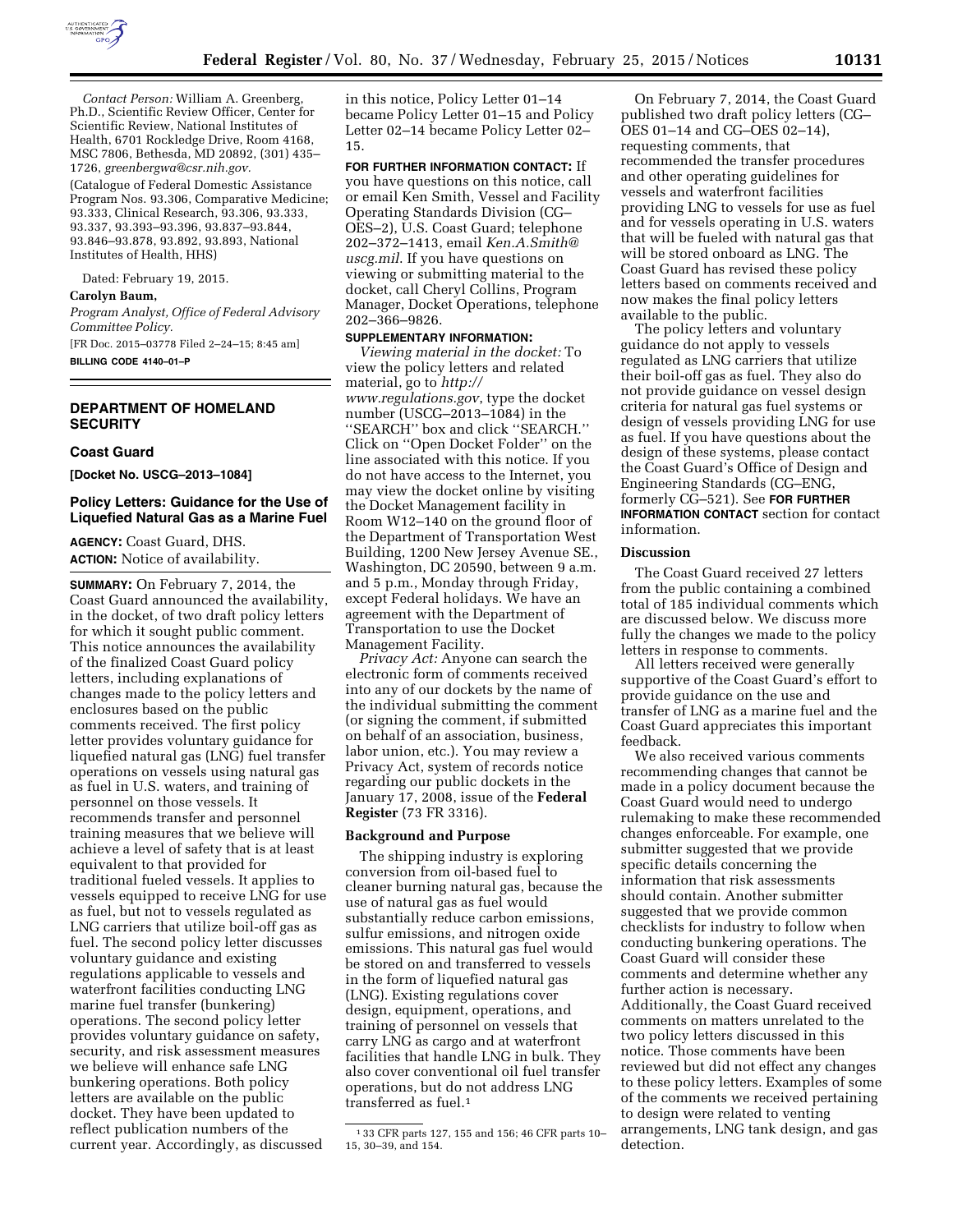Vessel design issues relating to the technical aspects and problems inherent in vessel design are not discussed in Policy Letters 01–15 and 02–15. We do not intend to include vessel design recommendations or equivalencies in either policy letter and thus comments requesting design related revisions cannot be incorporated. Information concerning design criteria for natural gas fuel systems can be found in CG– 521 Policy Letter 01–12, ''Equivalency Determination—Design Criteria For Natural Gas Fuel Systems,'' which can be viewed at the following location: *[http://www.uscg.mil/hq/cg5/cg521/](http://www.uscg.mil/hq/cg5/cg521/docs/CG-521.PolicyLetter.01-12.pdf) [docs/CG-521.PolicyLetter.01-12.pdf.](http://www.uscg.mil/hq/cg5/cg521/docs/CG-521.PolicyLetter.01-12.pdf)* 

The Coast Guard also identified certain non-substantive recommendations in comments. Many of these are useful and have been incorporated where appropriate.

Six comments were submitted recommending that Compressed Natural Gas (CNG) and other alternative fuels be addressed in our policy letters. The Coast Guard believes it is better at this time to evaluate other alternative fuels on a case-by-case basis and will continue to gather information on how these alternative fuels are used to determine whether guidance is necessary and appropriate. One submitter suggested that it would be useful if we added language indicating how LNG differs from other ''conventional'' liquid hydrocarbon fuels. The Coast Guard agrees and added additional information in Policy Letter 01–15, Enclosure (1).

Five comments were submitted on the topic of hot work. Based on the comments received, the Coast Guard revised its discussion on hot work in Policy Letter 01–15, Enclosure (1) to further clarify that hot work must be conducted in accordance with the existing regulations to which vessels are inspected. Where no regulations are specified, we recommend that the regulations in 46 CFR 91.50–1 be followed.

Six comments were received on the Coast Guard's use of the term ''in bulk.'' Three comments asked whether LNG packaged in ISO tanktainers, and loaded on a vessel, is not ''in bulk'' and therefore not subject to 33 CFR Part 127. The Coast Guard confirms that LNG in packaged form such as LNG in ISO tanktainers is not considered an ''in bulk'' shipment and the facility where those packages are loaded does not need to comply with 33 CFR Part 127. The Coast Guard further clarifies that LNG in ISO tanktainers is a hazardous material in packaged form and as such must be loaded from a facility that complies with 33 CFR Part 126. Three additional

comments requested clarification on the Coast Guard's definition of the term ''bulk.'' In response to these requests, the Coast Guard clarifies in Policy Letter 01–15, Enclosure (1) that ''bulk'' has the meaning defined in the Marine Safety Manual as a material that is transported on board a vessel without mark or count and which is directly loaded into a hold or tank on a vessel without containers or wrappers.

Six comments were received on LNG tank truck operations. Three spoke to matters involving the driving and transfer of LNG from tank trucks directly on a vessel, and one wanted to know why the Coast Guard doesn't discuss the activity. The Coast Guard does not discuss this type of operation because the operation is not considered as safe as other forms of transfer operations available. Driving LNG tank trucks aboard a vessel and conducting LNG transfer operations while aboard is considered to be a transfer involving a greater risk than other forms of LNG transfers because vessels and LNG tank trucks cannot remove themselves from the area in the event of an emergency. The Coast Guard does not wish to promote the operation in general, but remains open to evaluating requests on a case-by-case basis. One submitter requested to know if all of 33 CFR Part 127 would apply to LNG tank truck and rail car transfers. As discussed in Enclosure 1 of Policy Letter 02–15, existing regulatory standards may not be appropriate for small scale (*e.g.*, LNG fuel transfer) operations and the Coast Guard Captain of the Port (COTP) may consider alternatives under 33 CFR 127.017.

Five comments were received concerning ISO type tanks. One submitter noted that ISO tanks need to be properly approved and designed and are not as robust as type ''C'' tanks. The Coast Guard notes that LNG in portable tanks must meet specifications outlined by the Department of Transportation for transport and carriage of hazardous materials in accordance with the Hazardous Material Regulations contained in Title 49 of the U.S. Code of Federal Regulations. The Coast Guard Office of Design and Engineering (CG– ENG) and/or the Marine Safety Center will evaluate as part of their plan review and approval process the design and construction of tanks used to store LNG as fuel on board U.S. vessels.

Four comments were received concerning guidance to the COTP for considering alternatives to the requirements in 33 CFR Part 127. Of those comments received, two comments also recommended Coast Guard Headquarters oversight so as to

ensure greater consistency from port to port. The Coast Guard recognizes the need and desire for consistency from port to port and throughout the Coast Guard. To help COTPs understand alternatives which may be considered for the requirements in 33 CFR Part 127, we have added a new enclosure. Enclosure (4) to Policy letter 02–15 has been added to provide COTPs with guidance as to alternatives which may be considered in lieu of the requirements of 33 CFR Part 127 for LNG fuel facilities. Through publication of these policy letters and continued work within the Coast Guard, we hope to provide consistent application of regulations and policies for LNG operations throughout the country.

Ten comments were received on the topic of conducting Risk Assessments. One of the submitters recommended we add more wording concerning identification of hazards (HAZID's), operational hazards (HAZOP's) and quantitaive risk assessments (QRA's). The Coast Guard agrees and added additional guidance and information concerning the need to conduct risk assessments. We have revised Enclosure 1 of Policy Letter 01–15 and Enclosures 1 and 2 of Policy Letter 02–15 to include more information on recommendations for risk assessments established by recognized industry organizations. Finally, one submitter stated that there is no clearly defined or broadly accepted standard for evaluating risk assessments and noted that NFPA standard 551 has some guidance which should be considered. For the purpose of harmonizing with the international community, we recommend and reference in the policy letters the publications of the classification society Det Norske Veritas—Germanischer Lloyd (DNV–GL) and the International Organization for Standardization (ISO) as guides which should be used to conduct risk assessments.

The Coast Guard received twelve comments on training and drills. One submitter indicated that the Coast Guard should establish and specify definite training intervals in order to avoid differing interpretations. The Coast Guard agrees that guidance on appropriate intervals would be helpful and suggests as an example that the drills be conducted quarterly. One submitter indicated that they strongly support having defined training requirements and believe this will significantly contribute to a safer industry. The Coast Guard agrees. The amendments to this policy include recommended training provisions. This guidance identifies a two-tier system basic and advanced training that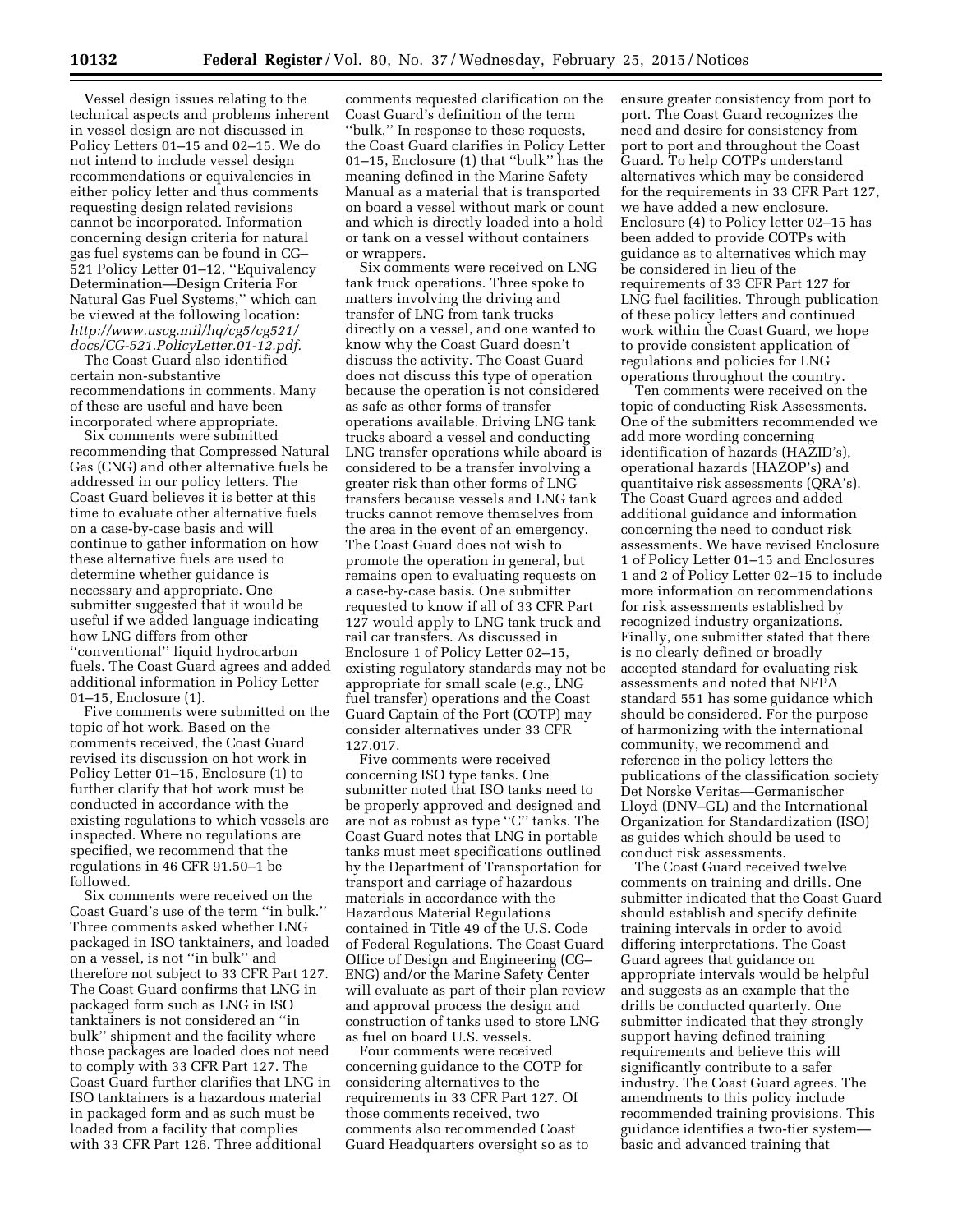companies may use to structure their training. In addition, the company is also responsible for the vessel familiarization of the crew members which is ship and fuel specific and tailored to each mariner's onboard duties. The recommendations are consistent with the proposed International Maritime Organization (IMO) ''Interim guidance on training for seafarers on board ships using gases or other low-flashpoint fuels'', STCW.7/ Circ.23, the draft amendments to the STCW Convention, and the MERPAC recommendations on this issue. The Coast Guard has added a new Enclosure (3) to Policy Letter 01–15 which is based upon ''Interim guidance on training for seafarers on board ships using gases or other low-flashpoint fuels'', STCW.7/ Circ.23. STCW.7/Circ.23 is the final version of HTW 1/WP.3, Annex 5 that is referenced by the submitters. Another submitter also indicated they believed the Coast Guard should ensure the transitional provisions are followed as an interim measure until relevant STCW requirements come into force to allow for initial personnel training for the new technology. The Coast Guard agrees and is recommending interim steps as part of this policy letter to help ensure an orderly transition to future mandatory requirements. One submitter suggested that Enclosure (2) of Policy Letter 01–14 be deleted in its entirety because the guidelines contained in Resolution MSC.285(86) are expected to be superseded by new interim guidance recommended in HTW 1/WP.3, Annex 5 once the guidance is adopted by MSC. The Coast Guard agrees in part. Enclosure 2 repeats Chapter 8 of IMO Resolution MSC.285(86), ''Interim guidelines on safety for natural gasfuelled engine installations in ships,'' which contains both training and operational components. We've retained the operational components from Enclosure 2 and replaced the training components with the product from STCW.7/Circ.23, ''Interim guidance on training for seafarers on board ships using gases or other low-flashpoint fuels'' as Enclosure (3). STCW.7/Circ.23 is the current IMO circular which is based upon the HTW 1/WP.3, Annex 5 that is being referenced by the submitters. One submitter recommended that the Coast Guard work towards approving training courses that meet the proposed requirements of part A (Annex 4) of HTW 1/WP.3 and look to begin issuing endorsements as quickly as possible. The Coast Guard agrees in principle but is unable to approve courses or issue endorsements until enabling regulations

are in place. However, the Coast Guard is endeavoring to provide within CG– OES Policy Letter 01–15, interim guidance that can be used by maritime training providers, maritime companies and mariners to develop training courses and will review courses submitted on a voluntary basis that are designed to meet the training guidance outlined in Enclosure (3). The Coast Guard will issue a letter to maritime training providers attesting to the Coast Guard's review and conformance of these courses with the training recommended in this guidance. One submitter additionally noted that the various means of transfer would require various levels of qualification and training specific to transfers. The Coast Guard agrees that training guidelines would be helpful to companies involved in transfers. The Coast Guard has expanded the training guidelines in line with work currently ongoing at IMO and MERPAC recommendations. MERPAC provided recommendations on the content of the training, transitional provisions, and the proof of training. Their recommendations are included in the revised policy letter. As for mariners holding tankerman PIC (LG), tankermanengineer (LG) and tankerman assistant (LG) endorsements, transition requirements have also been addressed.

One submitter presumed that the Coast Guard will not require a special endorsement on a license or Merchant Mariner Document (MMD) for mariners serving aboard an LNG powered vessel other than the PIC, who must hold a proper endorsement in order to conduct the transfer operation. The submitter also stated that the policy letter was silent as to the level of competency that each company must provide for other shipboard personnel involved in LNG bunkering operations. In response, the Coast Guard has expanded the training section of the policy letter to include recommended training for members of the vessel's crew who have safety responsibilities in regard to the gases or low flashpoint fuels being used and that documentary evidence such as course completion certificates, company letters, etc., should be issued indicating that the holder has successfully completed the basic or advanced training, as appropriate—See Enclosure 3 of Policy Letter 01–15. One submitter indicated that care should be taken to assure that training for personnel on board vessels using gas fuels are differentiated from a full tankerman (LG endorsement) as appropriate and that referencing the parts of 46 CFR that are for Tankerman should be eliminated. The Coast Guard agrees that vessel personnel on vessels

using gases and low flashpoint fuels should be differentiated from full tankerman. As a result, recommendations specific to their training have been provided in Enclosure (3) accordingly.

The Coast Guard received three comments concerning PICs. One submitter indicated that the Coast Guard needs to clarify the meaning of the word ''enough'' where it is stated that, ''. . . there must be enough Tankerman-PICs on duty . . .'' noting that the word ''enough'' is too vague. The Coast Guard notes the submitters concern, and understands that the term may be ambiguous. However, the term is carried forth from the existing regulations for cargo handling operations in 46 CFR 35.35–1 allowing flexibilty to owners, managing operators, masters, and PICs in determining the number of qualified personnel needed to safely transfer liquid cargo based on the details of a specific transfer operation. Enclosure 2 of Policy Letter 02–15, pertaining to tank vessels transfering LNG, remains unchanged in this regard and points to the regulations in 46 CFR 35.35–1 and 154.1831 outlining the qualifications for personnel involved in liquid cargo transfer. However, aboard the receiving vessel that uses gases or low flashpoint fuels, the Coast Guard recommends in Enclosure (1) of Policy Letter 01–15, that the Master of a vessel using LNG as fuel should ensure that all personnel involved with LNG fuel use, transfer, or emergency response meet the standards of competence or advanced standards of competence outlined in Enclosure (3) of Policy Letter 01–15 for the duties to which they are assigned. One submitter noted that both the receiving vessel and supplier of LNG have PICs but our policy letters did not discuss an overall PIC, and requested to know who the overall PIC is. The Coast Guard does not discuss designatation of an overall PIC, because the Coast Guard does not believe an overall PIC is necessary. Similar to conventional fuel transfer operations, no one individual is designated as having overall control and responsibility for the transfer. Each PIC is responsible for their part of the transfer operation (supplier and receiver) and each side of the transfer should have a means to stop the transfer in the event of an emergency (See 33 CFR 127.205 and 155.780). Both supplier and receiver must have a means for dedicated voice communication with each other in order to maintain oversight and control of LNG tanks and transfer lines (See 33 CFR 127.111 and 155.785). Given that personnel on either side of the transfer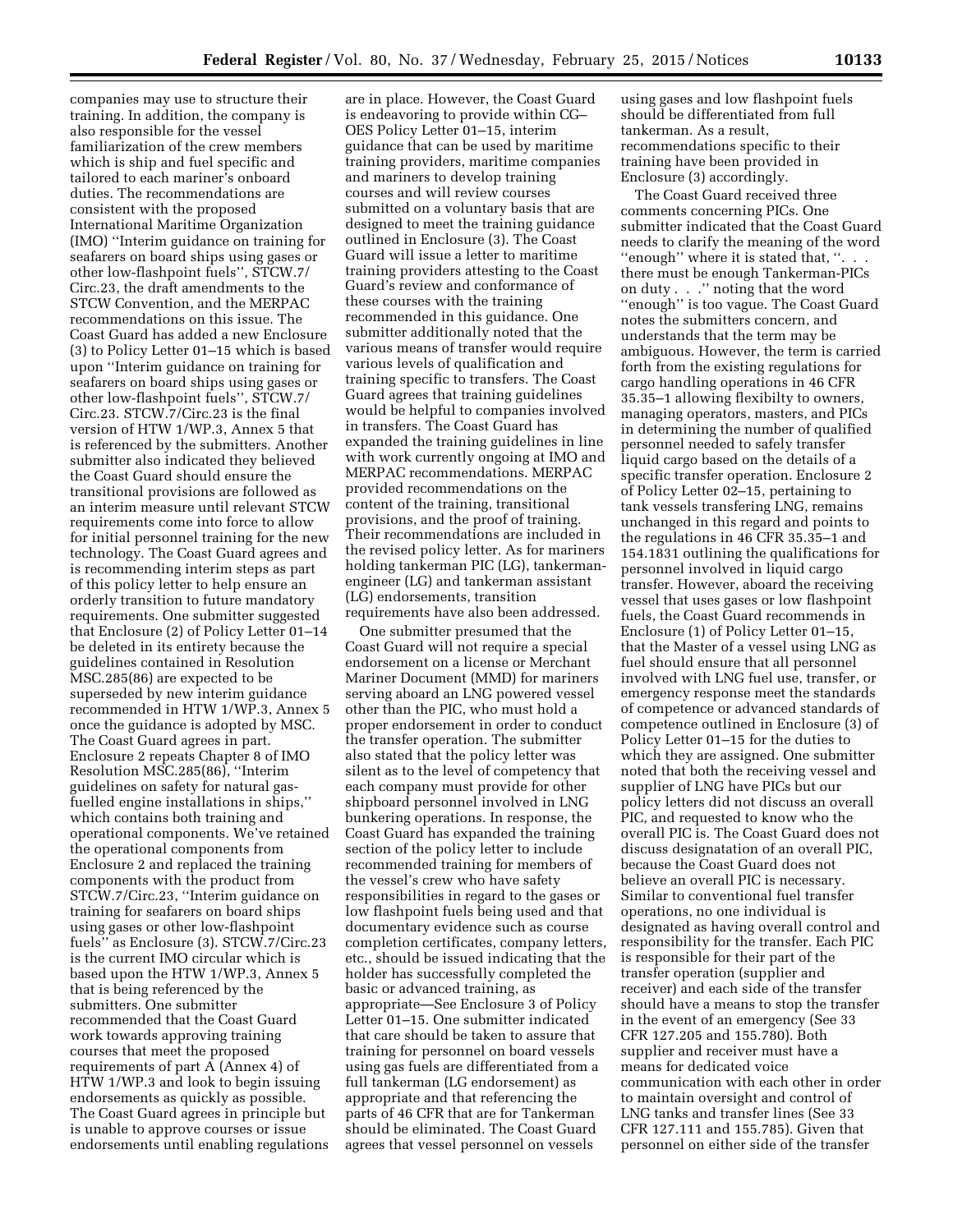may not be familiar or experienced with equipment on the other side, it would be improper to assign one entity as being in charge overall. For this reason, the transfer operation should be an event highly coordinated by both PICs. One submitter suggested the Coast Guard add three additional points covering PIC responsibilities— ''Establishment of safety zone encompassing both supplier and receiving vessel,'' ''Emergency response personnel defined and readiness,'' and ''Monitoring of climatic conditions prior to and during transfer operations.'' The Coast Guard agrees in part and has modified the section in Enclosure (1) of Policy Letter 01–15 discussing PIC responsibilities to include checking for climatic conditions and setting safety and security areas around the LNG transfer area. Information related to emergency response is covered in item 2 of the same section.

Two comments were submitted on portable gas detectors. Both expressed a belief that it was unnecessary for all personnel involved in an LNG transfer to have a portable gas detector and suggested that the policy letter align with existing regulations (See 33 CFR 127.203 and 46 CFR 154.1345) which require at least 2 portable gas detectors in the marine transfer area. The Coast Guard agrees and has modified the policy letters to align with existing regulations.

Eight comments were received concerning simultaneous operations. All but one supported the need to conduct simultaneous operations. The one comment submitted against simultaneous operations stated that simultaneous operations create a significant risk factor, dramatically increasing the likelihood of a casualty while fueling. The Coast Guard agrees that simultaneous operations may introduce increased risk, but believes that performance of a risk analysis and incorporation of risk mitigation measures can be useful toward decreasing the likelihood of a casualty occurring while fueling. One comment stated that simultaneous operations should not be treated any differently than current fueling operations. One comment indicated that simultaneous operations should only be allowed after a detailed risk analysis and dispersion analysis are completed. Two comments indicated the need to have a definitive statement that the Coast Guard recognizes the need to allow simultaneous operations. The Coast Guard agrees with the majority of commenters and has modified the discussion of simultaneous operations in Policy Letter 01–15, Enclosure (1) to

include a more definitive statement concerning the need for considering simultaneous operations and identifies recommended industry standards which may be used by facility owners to conduct risk assessments. The Coast Guard does not wish to specify what operations may or may not be conducted simultaneously while LNG transfer operations are in progress and the COTP will evaluate each proposal on a case-by-case basis based on the specific hazards involved.

Three comments were submitted on emergency shutdown devices (ESD). One submitter said all ESD components are to be tested no more than 24 hours before commencement of the actual bunkering operation and that the tests should be documented in accordance with the bunkering procedure. The Coast Guard agrees. In accordance with 33 CFR 127.315(i), and 156.120(r), the ESD system is currently required to be tested by the PIC prior to transfer which should be well within the 24 hour period suggested. One submitter suggested that there could be an exemption for testing bunker tanker ESD equipment, provided evidence of regular testing is available or alternative requirements are deemed as an acceptable equivalence. The Coast Guard disagrees. As noted previously, testing of the ESD system must be conducted by the PIC prior to the transfer as required by existing regulations 33 CFR 127.315(i), and 156.120(r). One submitter suggested that automatic activation of the ESD system due to a gas detection alarm should be reconsidered noting that gas detection systems have been prone to false alarms, particularly if located in humid areas, and repeated shutdowns due to erroneous alarms could create an unanticipated hazard. The Coast Guard is unaware of this being a widespread problem attributed to the performance of all gas detection systems available on the market. However, we have amended Policy Letter 01–15, Enclosure (1) such that gas detection is one of eight items that can be considered as a means to activate the ESD system.

Two comments were received on checklists. One commenter indicated that compatibility between the LNG supplier and the vessel receiving LNG must be ensured in terms of LNG transfer system design, operational manuals, emergency response procedures and a common checklist for the LNG transfer operation. Another comment requested that we consider adopting a professional industry organization's bunker checklists into our policy letters. The Coast Guard agrees that the use of checklists is

valuable. We have provided a hyperlink in our policy letters recommending that owners and operators involved in LNG transfer operations consider using checklists in order to help globally standardize LNG transfer operations.

Five comments were submitted concerning hazard zones, safety distances, and transfer areas. One submitter questioned whether or not the transfer area is considered to be a hazardous area and asserted that no ignition sources should exist in the transfer area. The Coast Guard agrees and confirms that the transfer area is considered to be a hazardous area. Details concerning removal of ignition sources associated with LNG supply are addressed in Policy Letter 02–15 which focuses on vessels and facilities providing LNG as fuel. One submitter noted that we refer to transfer area and hazardous area, but believed that consideration on 'Determination of safety and security zones' should be given. They also pointed out a key aspect with regard to the responsibility of the PIC is to establish the exchange of sufficient information to allow completion of a Declaration of Security (if required), agreement on how and between whom, communications regarding security that are to be made and actions to be taken in the event of a breach of security. Another submitter commented that there should be a discussion about hazardous areas and safety and security areas around the LNG transfer area. The Coast Guard agrees and has added a new paragraph discussing the items in Enclosure (1) of Policy Letter 01–15. One additional submitter stated that advice needs to be given regarding safety distances at different transfer rates, due to increasing ''largest credible spills'' and that dispersion analysis needs to be included. The Coast Guard agrees with the need to provide additional information concerning safety and security areas and has added information in Policy Letter 01–15, Enclosure (1) indicating they should be established in accordance with industry standards established by the International Organization for Standardization (ISO) which is a recognized organization that has published information related to determining the size of safety and security areas around LNG transfer points. The Coast Guard doesn't agree with the need to require a declaration of security at this time, and notes that existing regulations concerning the declaration of inspection (33 CFR 127.317, and 33 CFR 156.150) require PICs to conduct a series of checks before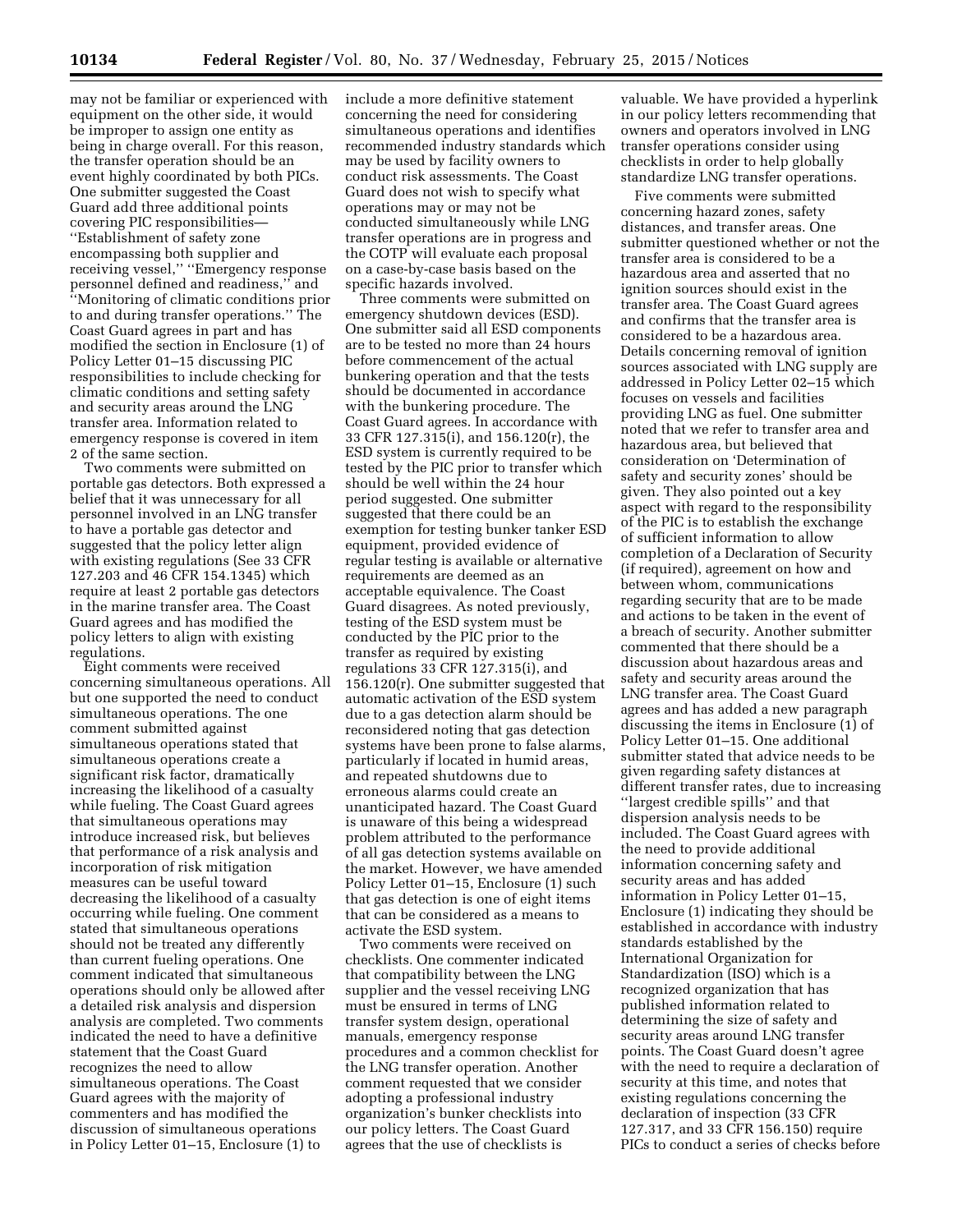transfer operations, including ensuring that communications are operable between PICs involved in the transfer. The Coast Guard agrees that breaches in safety and security areas should be evaluated and has included a recommendation that a contingency plan be developed concerning how to handle and respond to them. One submitter stated that consideration should be given to include the scope for interaction of a vessel's hazardous areas, emergency response equipment (firefighting, mechanical ventilation, etc.) emergency response procedures and linked ESD systems. The Coast Guard agrees. These items should be considered as part of the compatability assessment we recommend to be conducted between suppliers and receivers of LNG. We also recommend that emergency response manuals be developed and provide a list of recommended information they should contain.

Four comments were submitted concerning pipelines. One comment suggested that we delete references to bonding of pipelines in Policy Letter 01–14, Enclosure (1) in the section discussing detailed diagrams of the transfer area. The submitter indicated it was not clear how this would be shown on a diagram. The Coast Guard agrees and has removed the item as suggested. One submitter addressed the discussion on, ''Conduct before a LNG Fuel Transfer'' under Regulations and Recommendations for Vessels Bunkering LNG, of Enclosure (2) to CG– OES Policy Letter No. 02–14. The submitter noted the policy letter states that before transferring LNG to a vessel for use of gas as fuel, the PIC for transferring LNG should inspect the accessible portions of the transfer piping system and equipment to be used during the transfer and ensure that any worn or inoperable parts are replaced and any leaks are identified. The Coast Guard agrees and has added an item recommending that the transfer piping be tested for leaks prior to the transfer of LNG. Finally, one comment was received concerning Policy Letter 02– 14, Enclosure (2) section discussing, ''Conduct after a LNG Fuel Transfer.'' The submitter requested adding a requirement to ensure that transfer hoses, manifolds, and associated piping are purged so that natural gas levels are below the lower flammability level. The Coast Guard has amended the section to recommend these types of safety measures.

We received one comment on loading flanges. The submitter indicated the existing regulations contain seemingly contradictory provisions which could

complicate the siting, permitting and operation of such facilities. The submitter noted that Part 127 and Part 193 contain differing requirements in terms of the location of LNG loading flanges in relation to nearby bridges. The Coast Guard understands the concerns, but notes that any correction to these regulations would need to go through the Department of Transporation or USCG rulemaking process. Therefore, the noted discrepancies cannot be rectified through these policy letters.

We received one comment concerning transfer hoses. The submitter referenced an early draft version of our policy letter suggesting that the transfer hose should include provisions to prevent electrical flow during connection or disconnection of the transfer hose string through the hose string or loading arm. The insertion of one short length of nonconducting hose without internal bonding in each hose string, or installation of an insulating flange, should be addressed. In addition, the submitter suggested that each transfer hose string should contain only one electrically discontinuous length of hose or insulating flange, to prevent electrostatic build-up in the hose string. The Coast Guard agrees and has amended Policy Letter 02–15, Enclosure (2) to include these recommendations.

One comment was received on lighting whereby the submitter suggested that the intensity levels should not be specified. The Coast Guard disagrees as the lighting intensity levels specified in the policy letters simply mirror existing federal regulations already imposed for transfer operations. See 33 CFR 127.109 and 155.790.

One comment was submitted concerning operations manuals whereby the submitter said there should be a provision to demonstrate that all relevant personnel are familiar with the operations manual. The Coast Guard agrees and has modified the opening paragraph discussing operation, emergency, and maintenance manuals in policy letter 01–15, Enclosure (1) indicating that the master of a vessel using LNG as fuel should ensure that all personnel involved with LNG fuel use, transfer, or emergency response are familiar with the contents of the LNG fuel transfer system operations manual.

We received three comments concerning emergency procedures. One commenter stated that simultaneous operations imposes the need for more requirements, especially where passengers, public or non-qualified/ briefed personnel are in proximity of the bunkering operation. At a minimum, the submitter stated a need to consider emergency procedures for handling of passengers in the event of an incident during bunkering. The Coast Guard agrees and has modified Policy Letter 01–15, Enclosure (1) to include a provision in the emergency manual for removing or relocating passengers in the event of an LNG incident during bunkering. One commenter suggested that the LNG bunkering and emergency response procedures take into account the LNG bunkering system in place and that the results of the risk assessment studies are adequately managed. The Coast Guard agrees and has included reference to recognized standards for conducting risk assessments which are identified in Enclosure 1 of Policy Letter 01–15 and Enclosures 1 and 2 of Policy Letter 02–15. The risk assessment we recommend should be based on specific details of the operation intended and identify associated risks and hazards and the means to mitigate those risks. The risk assessment is expected to be used as a guide to assist owners and operators in developing their bunkering and emergency response procedures. One commenter asked for guidance on what security requirements, if any, will be required for the vessel arriving at the facility to receive LNG for fuel. If applicable, the security requirements for vessels may be based on the requirements of 33 CFR part 104— Maritime Security: Vessels. Additionally, a safety or security zone may be established around a vessel by the COTP if it is determined necessary based on the results of a risk assessment.

Six comments were received concerning the topic of LNG bunkering. One commenter suggested that LNG bunkering procedures should ensure that unauthorized and non-essential personnel cannot enter the bunkering area. The Coast Guard agrees and has amended Policy Letter 01–15, Enclosure (1) to include a recommendation that procedures be established for setting, securing, and clearing safety and security areas around the LNG transfer point. Two commenters recommended that the operator define the operational envelope under which transfer can take place noting that this should be indicated as a ''permissible range of motion where transfer operations can proceed (to be defined for the operation as well as the transfer equipment)'', and be included in the Operations manual. The Coast Guard agrees and has amended Policy Letter 01–15, Enclosure (1) recommending that the operations manual define the operating envelope for which safe transfer operations can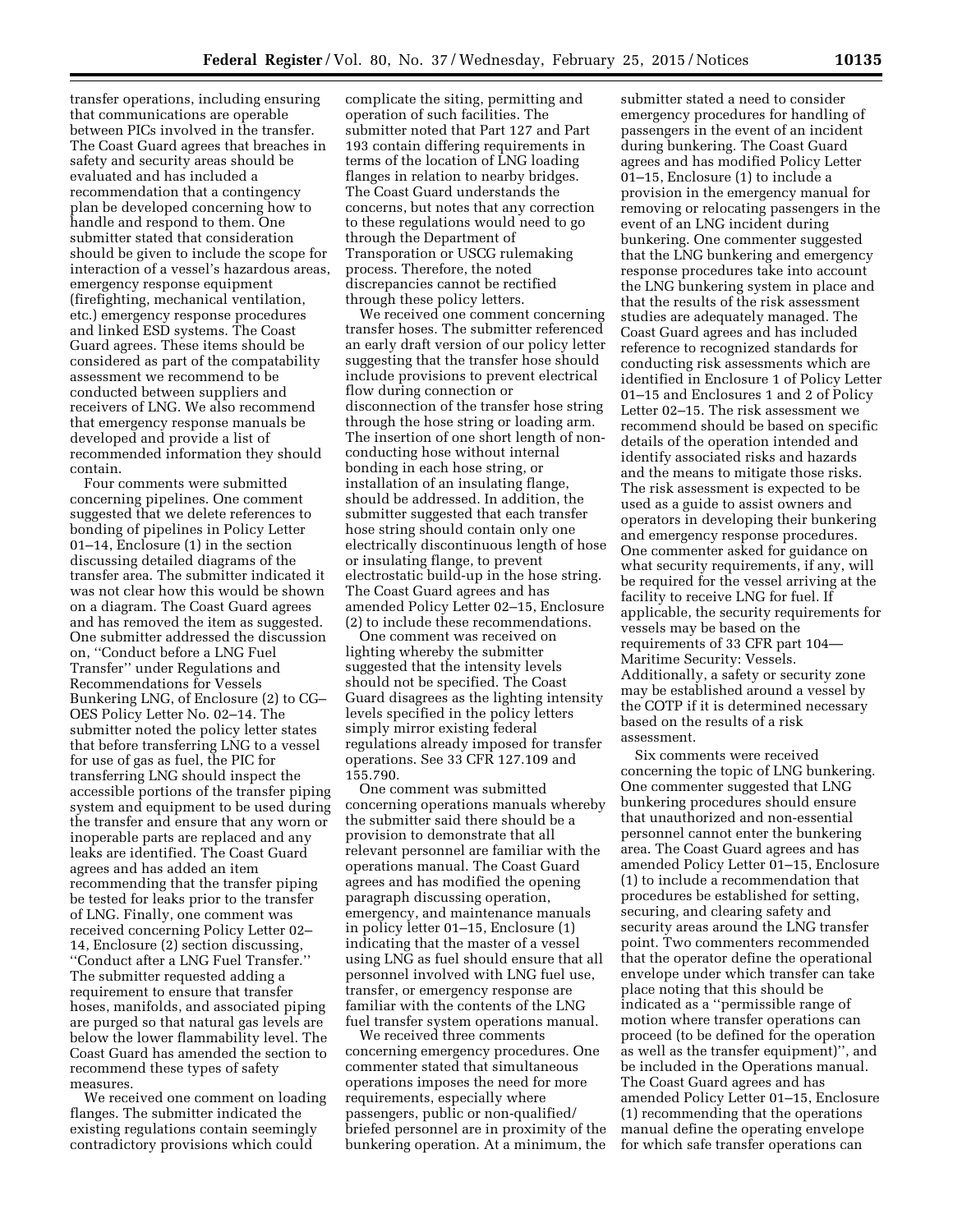and cannot occur. One submitter suggested that paragraph 5b. of Policy Letter No. 01–14 be modified to impose a mutual obligation on both the transferring vessel operator and the receiving vessel operator to ensure that both parties have the personnel and equipment to safely conduct LNG bunkering operations. The Coast Guard agrees and has added recommended information related to the declaration of inspection which must be signed and completed by both persons in charge of the transfer in accordance with 33 CFR 156.150 signifying a mutal obligation on the part of both parties. One commenter stated that it is critical to have a common set of regulatory procedures for all LNG bunkering operations in all ports in the United States (as exists today under 33 CFR part 127 and elsewhere) which companies could incorporate into their operational plans and crew training. The Coast Guard agrees that standardized procedures help ensure safe transfer operations and believes the policy letters will help establish guidelines for standardized industry procedures.

Eight comments were submitted concerning referenced standards. The Coast Guard received one comment pointing out that the reference to SIGTTO's LNG Ship to Ship Transfer Guidelines, 1st Edition, 2011, was outdated and should be replaced with SIGTTO's ''Ship to Ship Transfer Guide—Petroleum, Chemicals, & Liquefied Gases,'' 1st Edition, 2013, whenever referenced. The Coast Guard agrees and has modified the policy letters as suggested to reflect the updated industry standard. One comment requested referencing NFPA 59A, the ''Standard for the Production, Storage, and Handling of Liquefied Natural Gas'' and SIGTTO's ''Liquid Gas Fire Hazard Management'' in our discussion of firefighting equipment in Policy Letter 02–14, Enclosure (2). The Coast Guard agrees in part and has added a reference to the SIGTTO publication, but does not reference NFPA 59A because the standard refers to shore based LNG storage and production facilities and Enclosure (2) of Policy Letter 02–15 is focused on vessels providing LNG as fuel. We received a comment suggesting that we add a reference to SIGTTO 2009 publication, ''ESD Arrangements & Linked Ship/Shore Systems for Liquefied Gas Carriers'' in the discussion of emergency shutdown devices in Enclosure (1) of Policy Letter 01–14. The Coast Guard agrees and has modified the section as requested. Two comments suggested full incorporation

of International Maritime Organization (IMO) standards and guidelines. Policy letter 01–15 outlines these operational items in great detail but we have added a recommendation to better align with IMO guidance noting that procedures for confined space entry should be included in the operations manual. One submitter provided a list of industry standards and guides which the Coast Guard should consider recognizing. The Coast Guard has provided a hyperlink to a free publication provided by the LNG Ship Fuel Advisory Group, titled, ''Standards and Guidelines for Natural Gas Fuelled Ship Projects'' which identifies many of these standards and recommends that owners and operators become familiar with its contents. This change can be found in Policy Letter 01–15, Enclosure (1), and Policy Letter 02–15, Enclosures (1) and (2) under the section labeled Job Aides.

One submitter suggested Policy Letter 01–14, Enclosure (1) not recommend installation of firefighting equipment on unmanned barges because potential operating scenarios of a barge may include operations away from the LNG facility and firefighting capabilities of a towing vessel during vessel-to-vessel operations could be difficult to ensure. The Coast Guard disagrees and believes operators should consider all firefighting equipment available in the vicinity of an LNG transfer operation whether the transfer is off port or at shore. When conducting a safety assessment for a particular operation, all available firefighting equipment and emergency response equipment should be considered.

One comment suggested that due to the cryogenic properties of LNG, personal protective equipment should be listed with more specificity, including such items as leather working boots (no canvas sneakers should be worn during fueling or transfer operations), loose fitting fire resistant gloves, full face shields, and fit-for purpose multi-layer clothing. The Coast Guard agrees and has modified the sections in Policy Letter 01–15, Enclosure (1) and Policy Letter 02–15, Enclosure (2) discussing recommended personal protective equipment.

The Coast Guard received comments about how the policy letters will be enforced. One commenter raised concerns regarding the notice and comment process of the Administrative Procedure Act (APA), 5 U.S.C. 551, *et seq.,* with regard to the guidance document process and Due Process concerns of appealing a Coast Guard decision. The Coast Guard notes that guidance documents are by their nature non-binding as they are created to assist

the industry in absence of other sources or in explaining existing regulatory requirements. These policy letters provide clarification to industry of existing requirements and how to apply them in this quickly changing environment. These policy letters do not impose legally binding requirements and a company can choose not to adopt the recommendations in the policy letter if it desires. There is no enforcement action associated with these recommendations and thus no appeal process is necessary. However, it is important to note that anyone affected by a direct decision of an OCMI/COTP can appeal that decision to the District Commander as provided for in 46 CFR 1.03–20 and 33 CFR 127.015. Finally, the Coast Guard received one comment requesting clarification on the statement in Policy Letter 01–14 indicating that it is the responsibility of the operator of the facility and/or the transferring vessel to ensure that the receiving vessel has the necessary personnel and equipment to safely and securely participate in the conduct of an LNG transfer operation. While the regulations in 33 CFR Part 127, Subpart B, indicate the primary responsibility for ensuring appropriate LNG transfer protocols are followed lies with the facility operator, the receiving vessel is required by 33 CFR 156.120 and 156.150 to identify a PIC of transfer operations on the vessel who will assist the PIC of shoreside transfer operations in conducting the preliminary transfer inspection required and completing the declaration of inspections required by 33 CFR 127.317 and 156.150. The qualifications set forth at 33 CFR 127.301 and 33 CFR 155.710 (Qualifications of person in charge) are good guidance for assigning a PIC. Addtionally, this policy sets forth recommended personnel training guidelines for those personnel who will participate in the transfer operation.

We received one comment asking for guidance on the topic of roll over. As a result of this comment, the Coast Guard added roll over to the list of items in Policy Letter 01–15, Enclosure (1) for which emergency actions and response measures should be described in the emergency manual.

One comment suggested that the word, ''if used'' be deleted in enclosure (1) to CG–OES Policy Letter No. 01–14, on page 2, under the heading, ''Operations, Emergency, and Maintenance Manuals,'' noting that inert gas must be used to prevent potentially explosive conditions. The Coast Guard agrees and has amended the policy letter as suggested.

Finally, one comment was submitted requesting that the Coast Guard